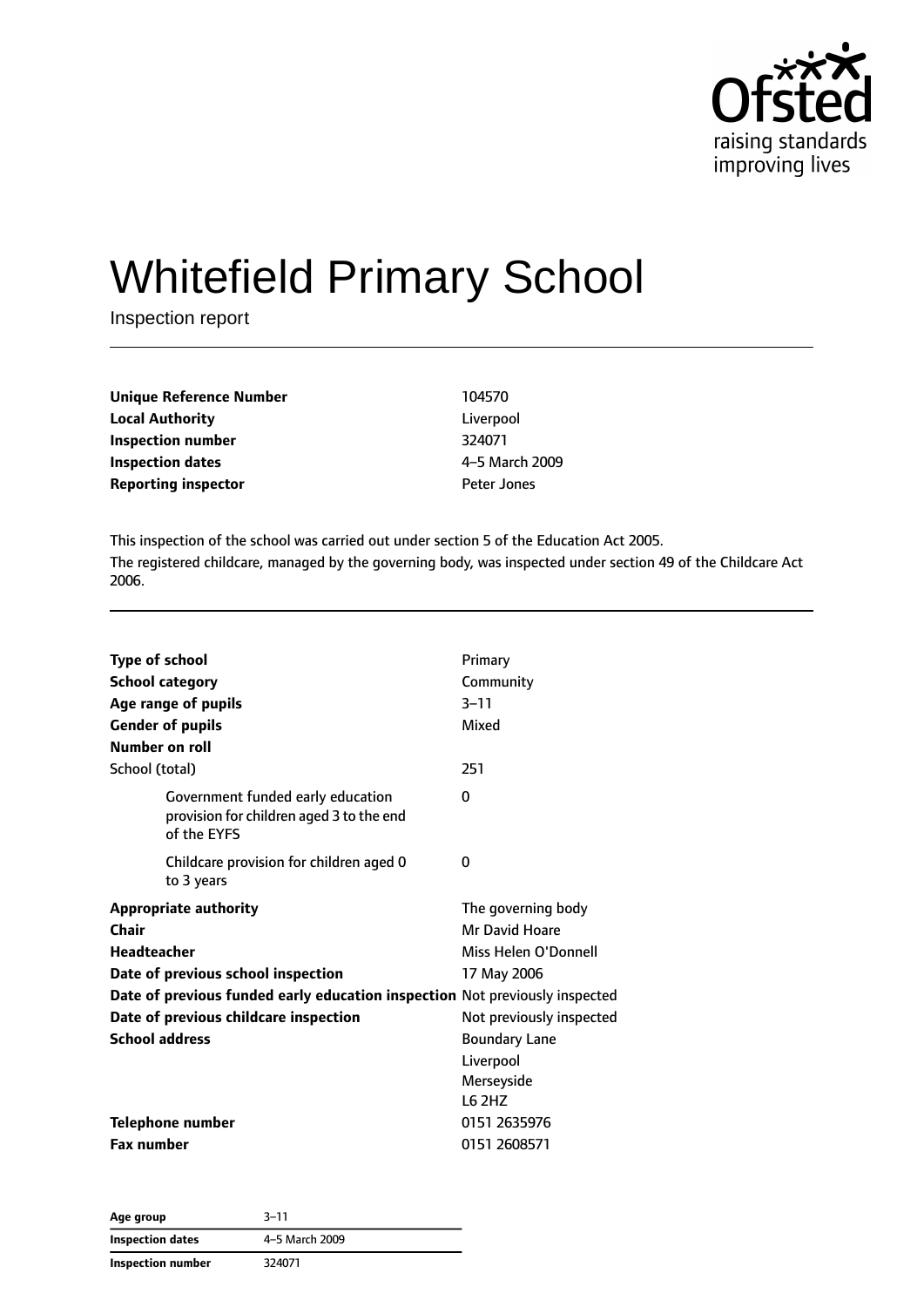.

<sup>©</sup> Crown copyright 2009

Website: www.ofsted.gov.uk

This document may be reproduced in whole or in part for non-commercial educational purposes, provided that the information quoted is reproduced without adaptation and the source and date of publication are stated.

Further copies of this report are obtainable from the school. Under the Education Act 2005, the school must provide a copy of this report free of charge to certain categories of people. A charge not exceeding the full cost of reproduction may be made for any other copies supplied.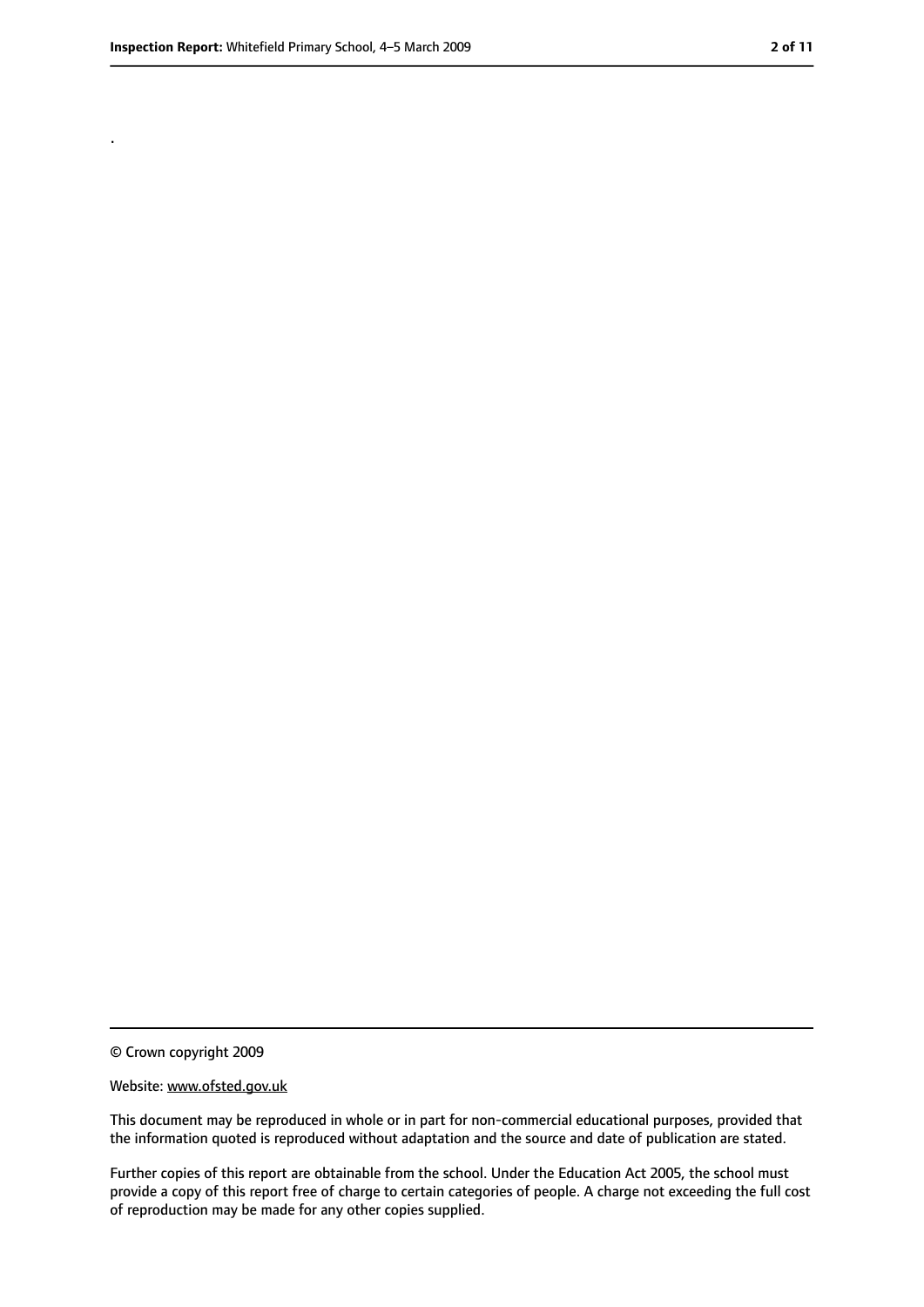# **Introduction**

The inspection was carried out by three Additional Inspectors.

#### **Description of the school**

This above average-sized primary school serves a residential area with significant social and economic disadvantage close to the city centre. The school offers Early Years Foundation Stage (EYFS) provision in its Nursery, in a Reception class and also in a mixed Reception and Year 1 class. The majority of pupils are White British with a small but growing number of pupils from minority ethnic groups. A few pupils speak English as an additional language. The proportion of pupils eligible for free school meals is much higher than in most schools. The percentage of pupils with learning difficulties and/or disabilities is well above average.

The school holds the Activemark award and has Healthy Schools status.

#### **Key for inspection grades**

| Outstanding  |
|--------------|
| Good         |
| Satisfactory |
| Inadequate   |
|              |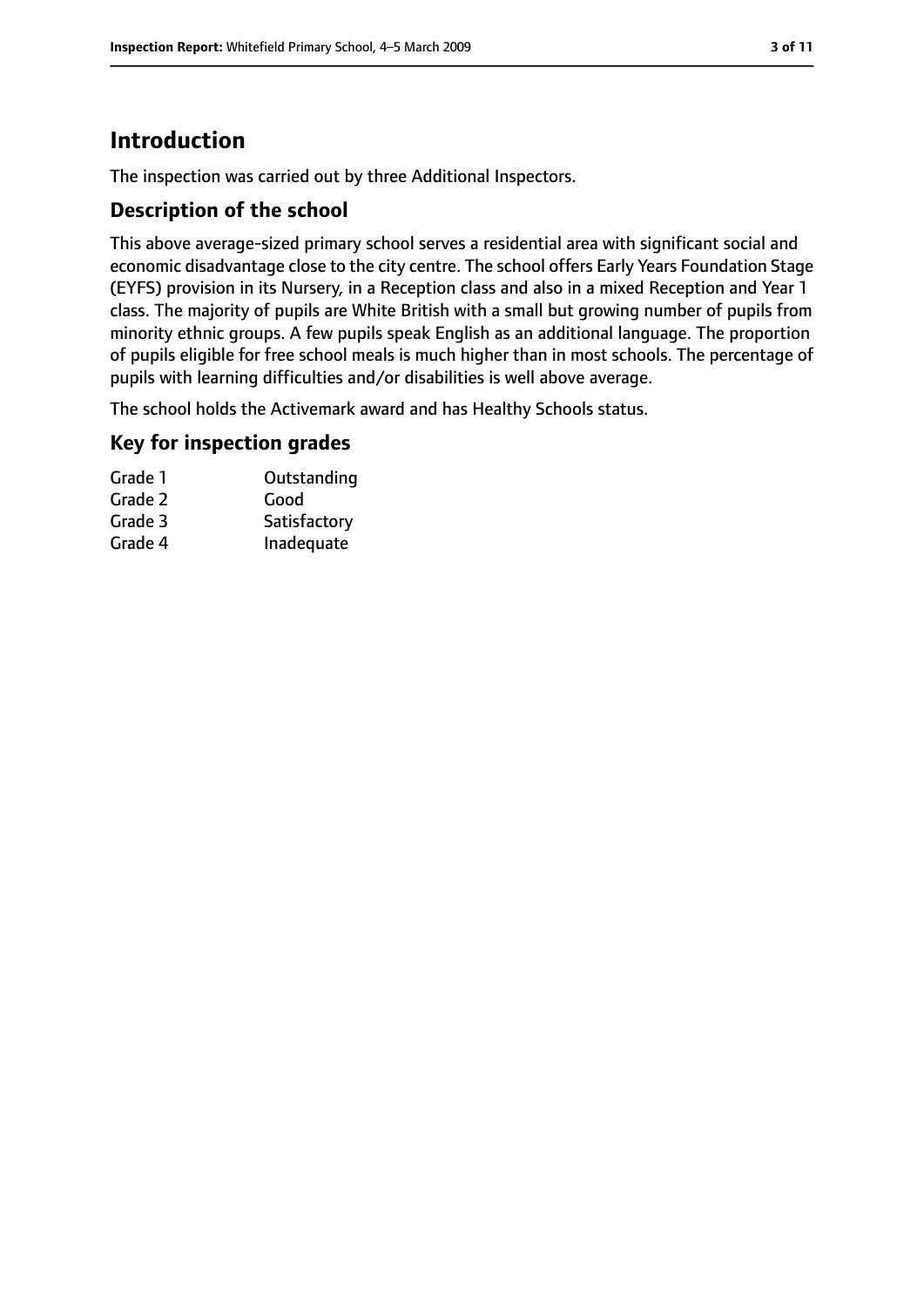## **Overall effectiveness of the school**

#### **Grade: 2**

This is a good school. It provides outstanding care, guidance and support for its exceptionally well behaved pupils. The relatively newly appointed headteacher and the restructured senior leadership team are already having a beneficial impact on achievement. The school has made good improvements since the last inspection and provides good value for money.

Children start in the Nursery with skills that are very low, especially those relating to communication, language and literacy. They leave Year 6 with standards that are broadly average. This is due in no small part to the outstanding leadership provided by the special needs coordinator and the assessment coordinator. Their early identification of a large number of children with learning difficulties and/or disabilities, and their consequent support, ensure that all children's achievement is good. It is a good example of how the school promotes equality and diversity well. After some inconsistency and decline in test results since the last inspection, provisional results for the 2008 national tests show a significant improvement. This improvement has been maintained with the current Year 6 pupils making good progress. School data indicate that they are reaching standards that are broadly average. The inspection recognises the significant improvement in the most recent results, with particular strengths in mathematics and science. However, standards in English are not as strong. In spite of the school's efforts, pupils' speaking and listening skills are still not sufficiently developed to enable most of them to articulate their thoughts with confidence. Consequently, this impacts negatively on their achievement in writing, and on their future economic well-being.

While the school leaders and governors work hard to foster links with the local community, there are too few opportunities for children to develop their knowledge and understanding of culture and diversity in the wider community and beyond.

Pupils are friendly, polite and welcoming to visitors. Pupils say that they feel safe, and that the few instances of bullying that occur are dealt with effectively by the staff. Pupils' behaviour is excellent at all times and there is respect and consideration between pupils of all ages and backgrounds. Staff use praise well, and effort and thoughtfulness are rewarded and celebrated. This has raised pupils' motivation and has directly improved their achievement. Pupils say, 'Lessons are fun and you always get the help you need.' Parents and carers are very supportive of the school's efforts and a number have commented on the improvement in their children's work. Pupils understand the need to eat healthily and exercise, and the school has improved the quality of its meals. Its Healthy Schools status and Activemark award are recognition of its success in this area. The school provides satisfactory opportunities for pupils to make a contribution to the school community. The school council makes the views of pupils known to staff and governors and has helped to provide equipment for the playgrounds. As many pupils are hampered by their weak speaking and listening skills, their preparation for their future success is satisfactory rather than good.

The quality of teaching and learning is good and has brought about a rise in standards across the school. Effective use is made of computers and electronic whiteboards to motivate pupils and give lessons variety. Pupils respond well to the high expectations of work and behaviour. Lessons are well planned and interesting and staff ensure that work is well matched to the needs and abilities of individual pupils. The curriculum is good but there are insufficient opportunities for pupils to experience aspects of life in and beyond their own community, and planning to improve pupils' speaking and listening skills needs greater focus.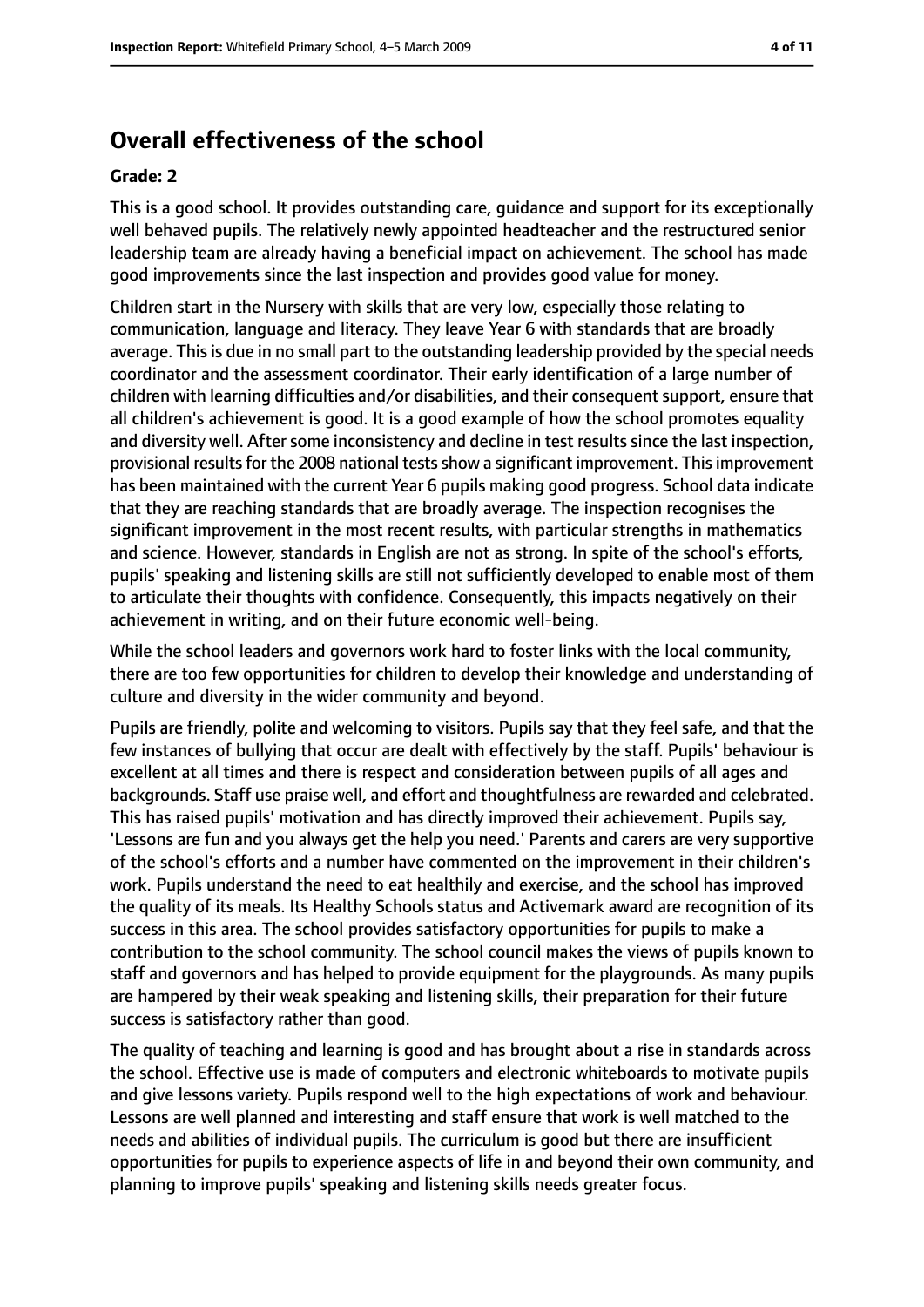Pupils benefit considerably from the outstanding care, guidance and support the school provides. It has built on the excellent work acknowledged by the last inspection by further strengthening links with parents and carers and extending the range of expertise available to pupils. The guidance given to pupils to help them improve their work is excellent, and their progress towards challenging targets is carefully assessed.

Given the school's overall improvement in its performance, it demonstrates good capacity for future improvement.

## **Effectiveness of the Early Years Foundation Stage**

#### **Grade: 2**

Children make a good start in the EYFS. They enter Reception with skills that are very low for their age in all areas of learning, especially in language and communication and their personal, emotional and social development. The school works hard to build a positive relationship with parents and carers and this helps children to settle quickly and gain confidence. As a result, they make good progress, particularly in their reading and their communication skills, although skills overall remain below those expected for their age at the end of Reception. Recent strategies to improve children'sskillsin personal and social development are beginning to make an impact. Activities are well planned by the committed staff and are informed by observations and assessments based on learning initiated by the children. There is a good balance of adult-led activities to ensure effective learning. Children from the mixed Reception and Year 1 class are provided with tasks appropriate to their age and ability and benefit from the opportunities they have to socialise and share experiences. The indoor learning areas are well resourced and stimulating and encourage children to explore, investigate and be independent. The school is working to improve its outdoor learning areas. These are less well developed with children having access to fewer opportunities. This limits their progress. The welfare of children in the EYFS is promoted well. Their safety and happiness is given priority and this enhances their learning. The newly appointed manager has a good overview of future improvements and leads her dedicated team well. She ensures that children's progress is carefully assessed and recorded.

### **What the school should do to improve further**

- Make better use of well planned enrichment opportunities in all lessons for pupils to practise their skills in speaking and listening in order to improve standards in English, particularly in writing.
- Ensure that all children have opportunities to develop their knowledge and understanding of culture and diversity within and beyond their own community.

# **Achievement and standards**

#### **Grade: 2**

Achievement overall is good. Pupils are building on the good start they make in the EYFS. Although the school's results in national tests at the end of Key Stage 1 have only shown slight improvement in recent years, current assessment shows that pupils are working at a level approaching the national average. Staff in Key Stage 1 have successfully worked to develop the skills and personal qualities that pupils need to access learning. In Key Stage 2, results declined after the previous inspection, particularly in English. However, the school's much improved early identification and support of itslarge number of pupils with learning difficulties and/or disabilities, together with its strategies to improve standards generally, have begun to bear fruit. Provisional results in the 2008 national tests show that pupils reached a broadly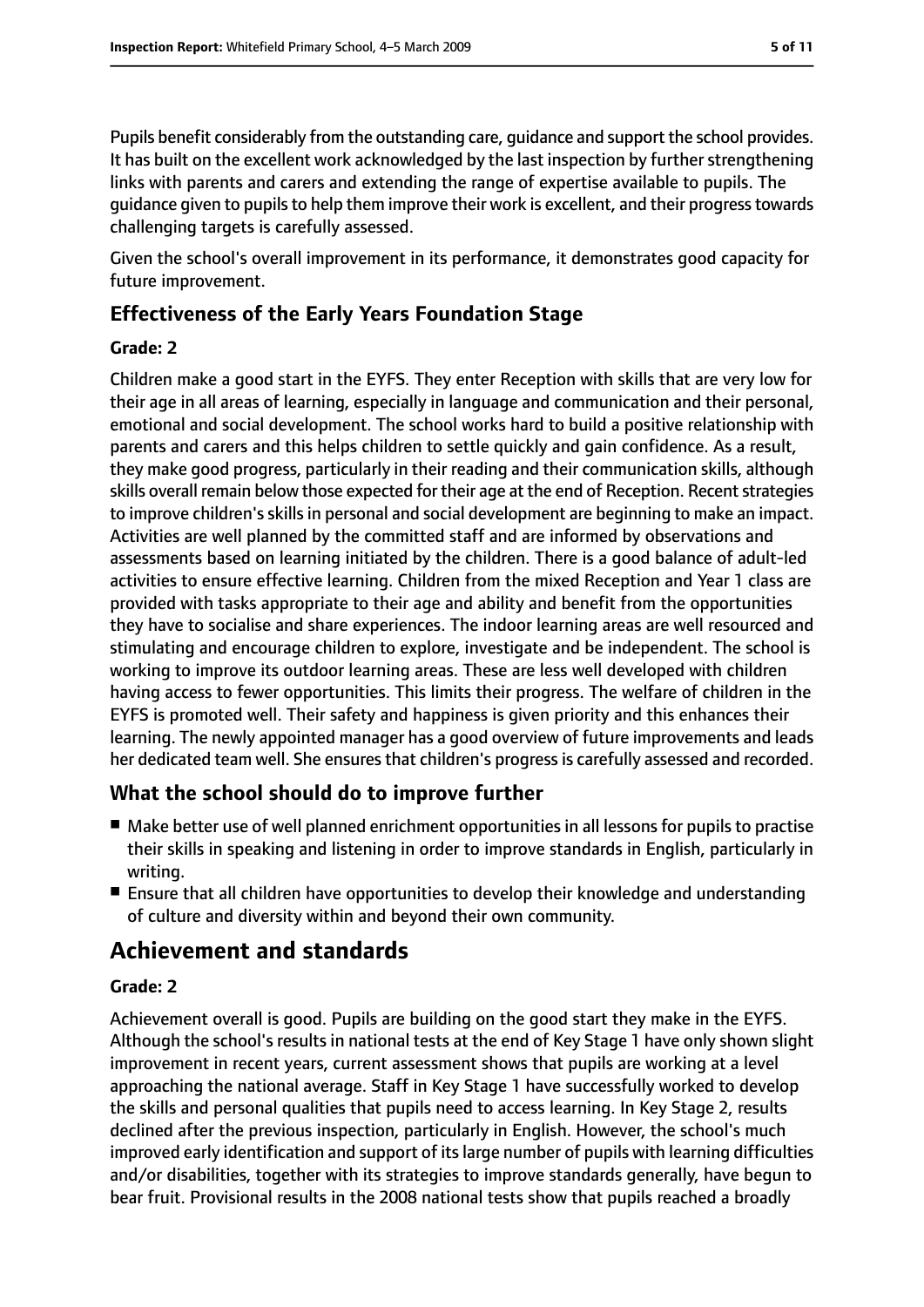average standard and the school's data shows that pupils currently in Key Stage 2 are working at levels that are broadly in line with national averages in all subjects. Given their low starting points, this represents good progress. Pupils with learning difficulties and/or disabilities, and the small number who speak English as an additional language are making progress in line with their classmates.

# **Personal development and well-being**

#### **Grade: 2**

Pupils' personal development and well-being, including their spiritual, moral and social development, is good. Their enjoyment of school is good and reflects the quality of the teaching and the curriculum. Pupils are proud of their school, and their behaviour is excellent. They have outstandingly good relationships with staff. Attendance is in line with national averages, and this is the result of the school's strenuous efforts to work with parents and pupils to reach this standard. Pupils make good use of the opportunities to participate in the wide variety of clubs and activities the school provides for them. Pupils understand how to keep safe and realise the importance of a healthy diet and regular exercise. Their contribution to the school community is satisfactory, with some pupils taking responsibility as school councillors or play leaders. Pupils raise money for charities, and the school choir has performed at the local library. Opportunities to take wider responsibility and to have greater involvement in the local and wider communities are limited. There are initiatives in place to involve pupils in a number of local enterprise and financial awareness schemes. Pupils' skills with computers and technology are improving along with their basic skills in literacy and numeracy. However, their speaking and listening skills remain underdeveloped and this impacts negatively on their confidence and their aspirations for the future.

# **Quality of provision**

#### **Teaching and learning**

#### **Grade: 2**

Enjoyment and a strong sense of learning together characterise the teaching taking place in school. Staff have high expectations of work and behaviour and pupils respond accordingly. Relationships are a strength of the effective learning, with staff showing care and sensitivity and a positive attitude towards pupils of all abilities. There is effective teamwork, with teaching assistants becoming more involved in the planning and delivery of lessons. Strategies to raise standards in reading and mathematics by providing additional support to targeted pupils have been very successful. The school has shown awareness of the need to raise pupils' speaking and listening skills. Whole-school initiatives have involved drama and communication skills, and there are opportunities for questions and discussion in most lessons. However, many pupils, including those with higher abilities, remain frustrated by their inability fully to express themselves verbally. Until this vital area is tackled with the energy and determination the school has demonstrated in other subjects, the progress of its pupils will be restricted.

#### **Curriculum and other activities**

#### **Grade: 2**

The quality of the curriculum is good. It has made a significant impact on pupils' improved achievement and their personal development. It has succeeded in its aim of raising pupils' knowledge, awareness and enjoyment. There are good links with local sporting and cultural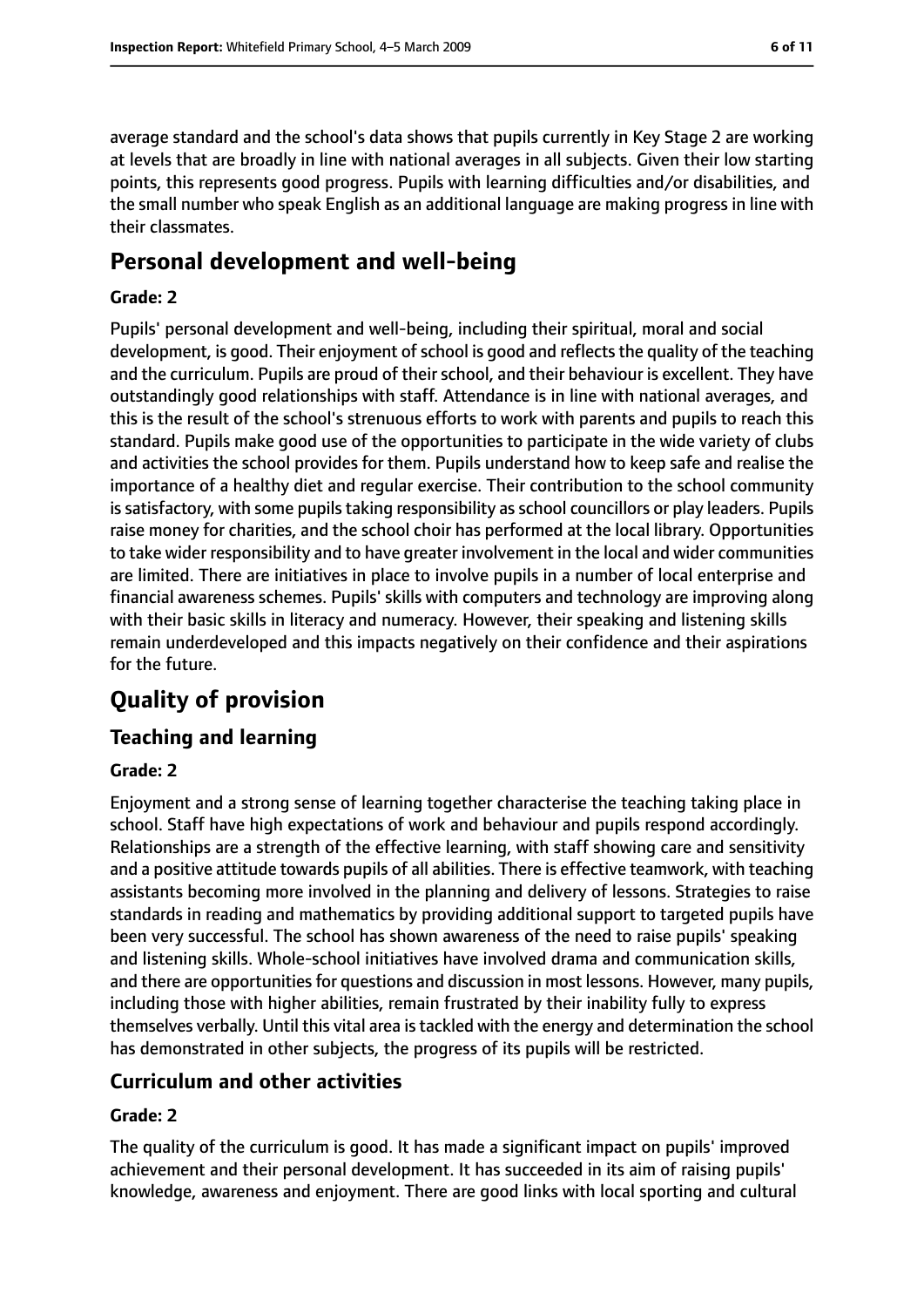organisations that benefit pupils' health and add to their skills. Staff are involving local retailers and resources in pupils' learning to make it more realistic. Pupils speak with pleasure and enthusiasm of the many visits they experience to Chester, Southport and the Pier Master's House. The book week events taking place during the inspection brought writers and poets into school and included a joyous fancy dress parade involving staff and pupils. It illustrates how successfully the school can inspire and motivate its pupils and their parents, carers and relatives. Pupils' experiences of cultures and life in a wider context are limited, as are focused opportunities to develop their communication skills to their fullest potential, and this limits their progress.

#### **Care, guidance and support**

#### **Grade: 1**

The school provides outstanding care, guidance and support for all its pupils. There is a strong family atmosphere and sense of community in the school. Parents greatly appreciate the efforts made to care for their children and the breakfast club for all pupils is a great success. Pupils say they are well cared for by the dedicated staff and know there is always someone to turn to should they be upset or troubled. Links with outside agencies are very well developed so pupils receive the expert additional support they require. Arrangements to safeguard pupils and ensure their safety are in place and meet current guidelines. Pupils' progress towards challenging targets is carefully assessed and help is provided where needed. The school has maintained the quality of the quidance it gives to pupils about their work since the previous inspection. Teachers' conscientious marking uses praise well but also gives clear advice about the next steps pupils need to take to improve their work. Pupils are becoming increasingly skilled in assessment of their own and each other's work which helps to improve their progress further.

# **Leadership and management**

#### **Grade: 2**

Leadership and management are good overall. The newly constituted leadership team is well led by the headteacher who has a good knowledge of the school's strengths and weaknesses. The school has improved its learning resources, and changes to the internal layout of learning areas have helped make learning more effective. The structure of the building makes more ambitious extension and modification difficult and expensive. A comprehensive programme of professional development hasresulted in staff gaining new skills and expertise that are beginning to make a good impact on standards. The school development plan now has a secure overview on raising standards and achievement. As many staff are new to their leadership roles, the monitoring and evaluation of subject performance is not yet consistent enough to ensure that all staff have an equally effective impact on raising standards and achievement further. Where leadership is at its best, the life chances of vulnerable children and those with learning difficulties and/or disabilities, are truly enhanced. The school's contribution to community cohesion is satisfactory. However, opportunities for pupils to access the wider community and further afield are not yet sufficiently developed. The supportive governing body is led by an experienced and knowledgeable chair, and is becoming increasingly effective in challenging the school to improve its performance.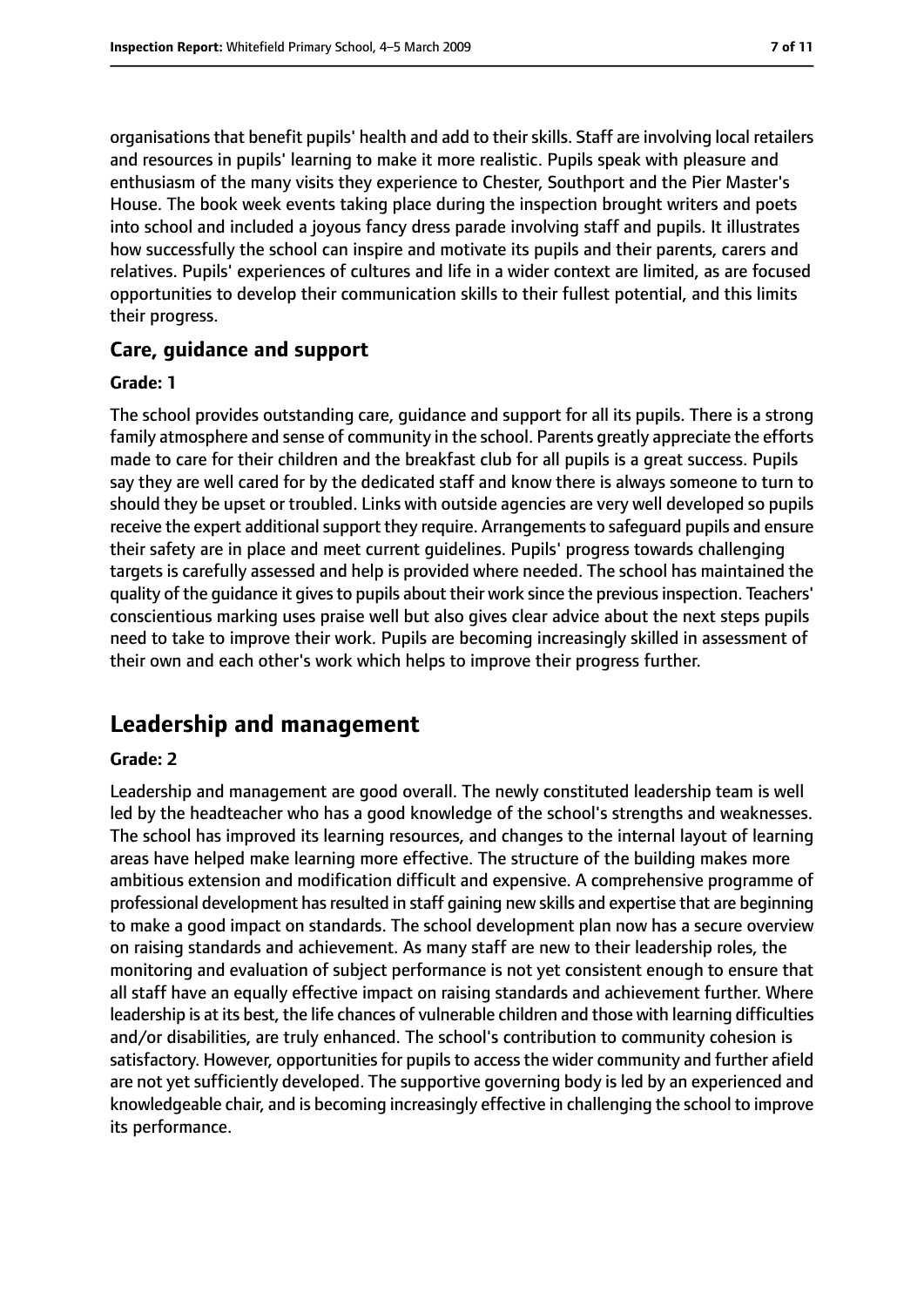**Any complaints about the inspection or the report should be made following the procedures set out in the guidance 'Complaints about school inspection', which is available from Ofsted's website: www.ofsted.gov.uk.**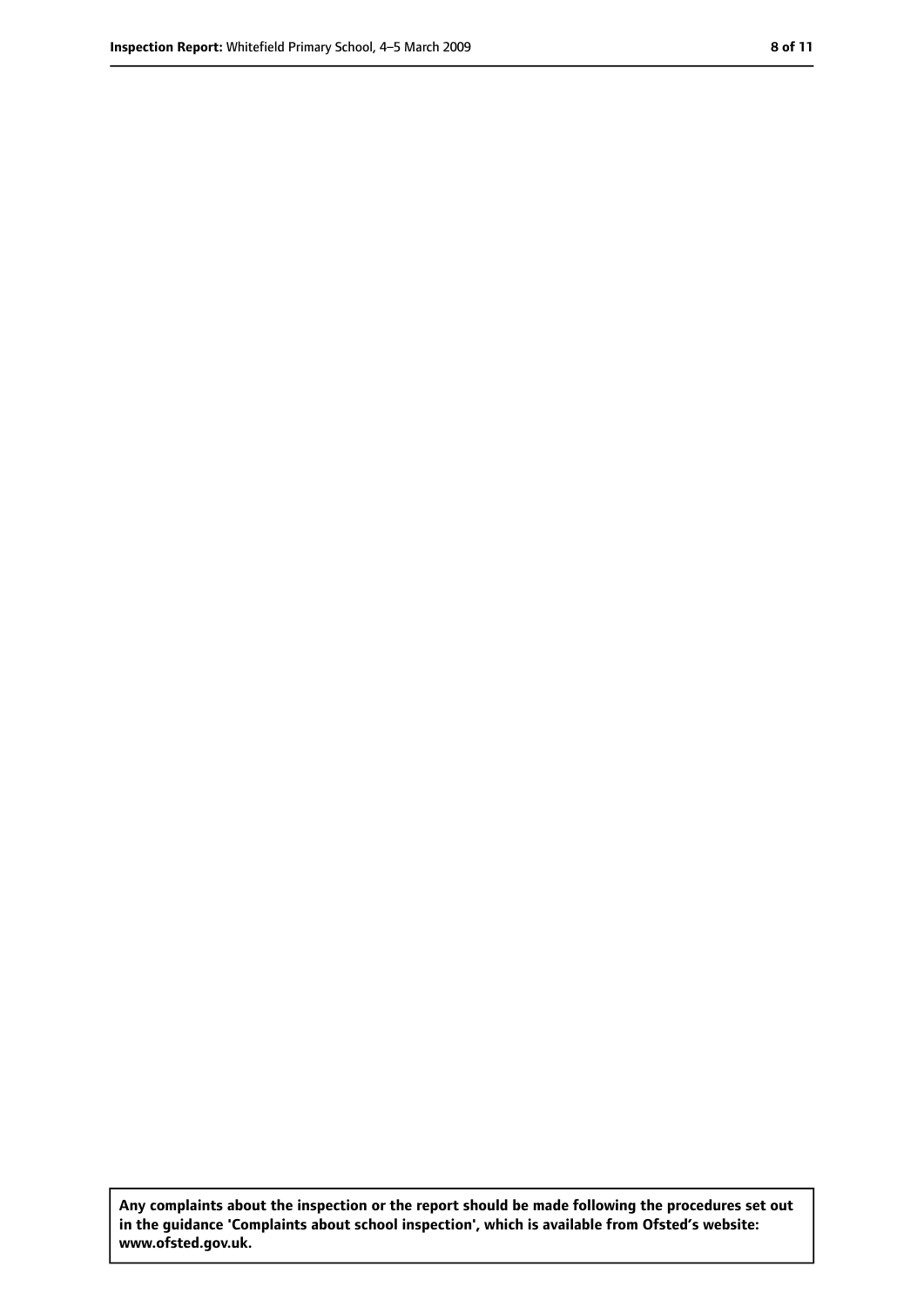# **Inspection judgements**

| ˈ Key to judgements: grade 1 is outstanding, grade 2 good, grade 3 satisfactory, and | <b>School</b>  |
|--------------------------------------------------------------------------------------|----------------|
| arade 4 inadequate                                                                   | <b>Overall</b> |

#### **Overall effectiveness**

| How effective, efficient and inclusive is the provision of<br>education, integrated care and any extended services in meeting the<br>needs of learners? |     |
|---------------------------------------------------------------------------------------------------------------------------------------------------------|-----|
| Effective steps have been taken to promote improvement since the last<br>inspection                                                                     | Yes |
| How well does the school work in partnership with others to promote learners'<br>well being?                                                            |     |
| The capacity to make any necessary improvements                                                                                                         |     |

# **Effectiveness of the Early Years Foundation Stage**

| How effective is the provision in meeting the needs of children in the<br>l EYFS?            |  |
|----------------------------------------------------------------------------------------------|--|
| How well do children in the EYFS achieve?                                                    |  |
| How good are the overall personal development and well-being of the children<br>in the EYFS? |  |
| How effectively are children in the EYFS helped to learn and develop?                        |  |
| How effectively is the welfare of children in the EYFS promoted?                             |  |
| How effectively is provision in the EYFS led and managed?                                    |  |

#### **Achievement and standards**

| How well do learners achieve?                                                  |  |
|--------------------------------------------------------------------------------|--|
| $\vert$ The standards <sup>1</sup> reached by learners                         |  |
| How well learners make progress, taking account of any significant variations  |  |
| between groups of learners                                                     |  |
| How well learners with learning difficulties and/or disabilities make progress |  |

#### **Annex A**

<sup>&</sup>lt;sup>1</sup>Grade 1 - Exceptionally and consistently high; Grade 2 - Generally above average with none significantly below average; Grade 3 - Broadly average to below average; Grade 4 - Exceptionally low.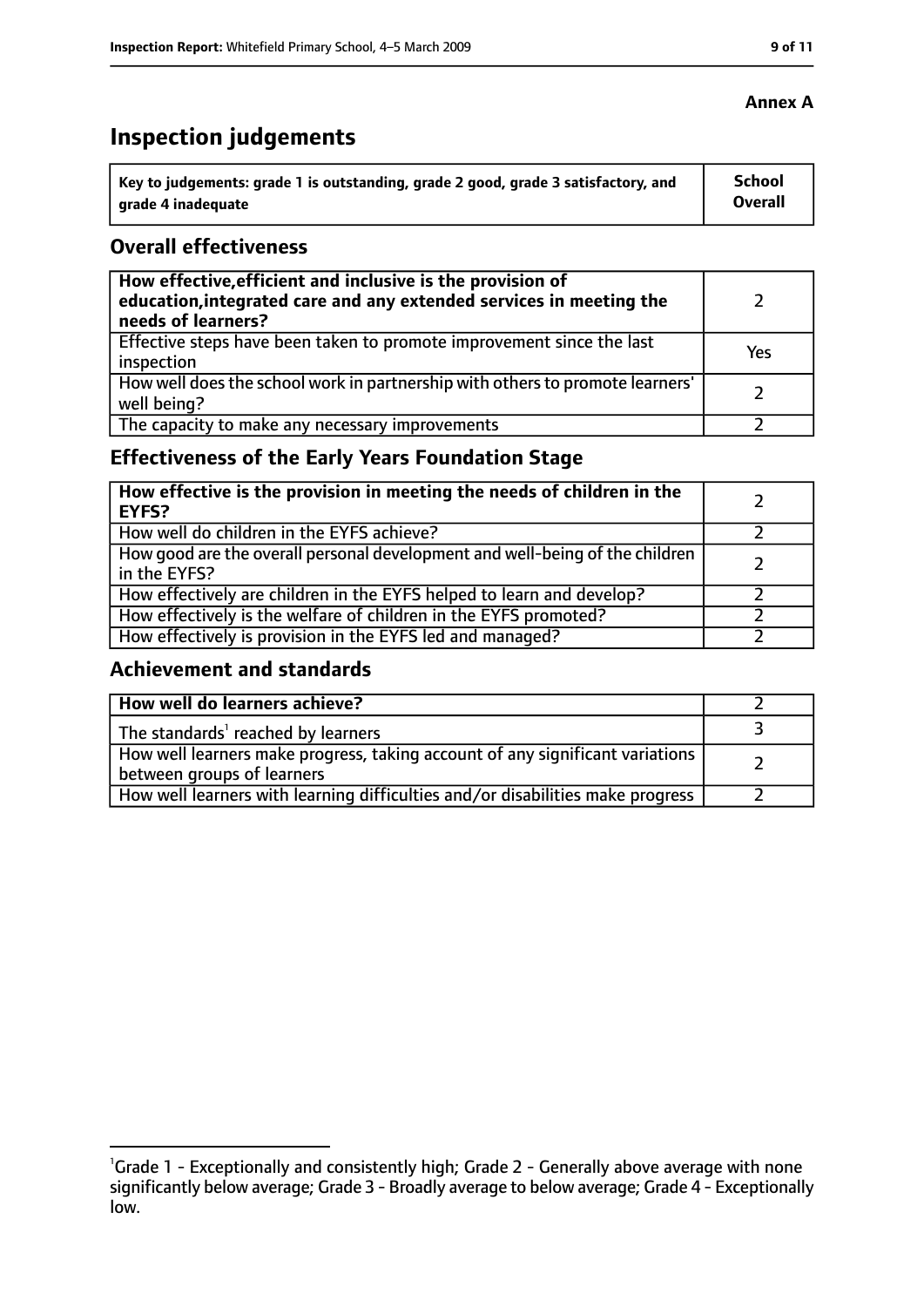# **Personal development and well-being**

| How good are the overall personal development and well-being of the<br>learners?                                 |  |
|------------------------------------------------------------------------------------------------------------------|--|
| The extent of learners' spiritual, moral, social and cultural development                                        |  |
| The extent to which learners adopt healthy lifestyles                                                            |  |
| The extent to which learners adopt safe practices                                                                |  |
| The extent to which learners enjoy their education                                                               |  |
| The attendance of learners                                                                                       |  |
| The behaviour of learners                                                                                        |  |
| The extent to which learners make a positive contribution to the community                                       |  |
| How well learners develop workplace and other skills that will contribute to<br>their future economic well-being |  |

# **The quality of provision**

| How effective are teaching and learning in meeting the full range of<br>learners' needs?              |  |
|-------------------------------------------------------------------------------------------------------|--|
| How well do the curriculum and other activities meet the range of needs and<br>interests of learners? |  |
| How well are learners cared for, quided and supported?                                                |  |

# **Leadership and management**

| How effective are leadership and management in raising achievement<br>and supporting all learners?                                              |     |
|-------------------------------------------------------------------------------------------------------------------------------------------------|-----|
| How effectively leaders and managers at all levels set clear direction leading<br>to improvement and promote high quality of care and education |     |
| How effectively leaders and managers use challenging targets to raise standards                                                                 |     |
| The effectiveness of the school's self-evaluation                                                                                               |     |
| How well equality of opportunity is promoted and discrimination eliminated                                                                      |     |
| How well does the school contribute to community cohesion?                                                                                      | 3   |
| How effectively and efficiently resources, including staff, are deployed to<br>achieve value for money                                          |     |
| The extent to which governors and other supervisory boards discharge their<br>responsibilities                                                  |     |
| Do procedures for safeguarding learners meet current government<br>requirements?                                                                | Yes |
| Does this school require special measures?                                                                                                      | No  |
| Does this school require a notice to improve?                                                                                                   | No  |